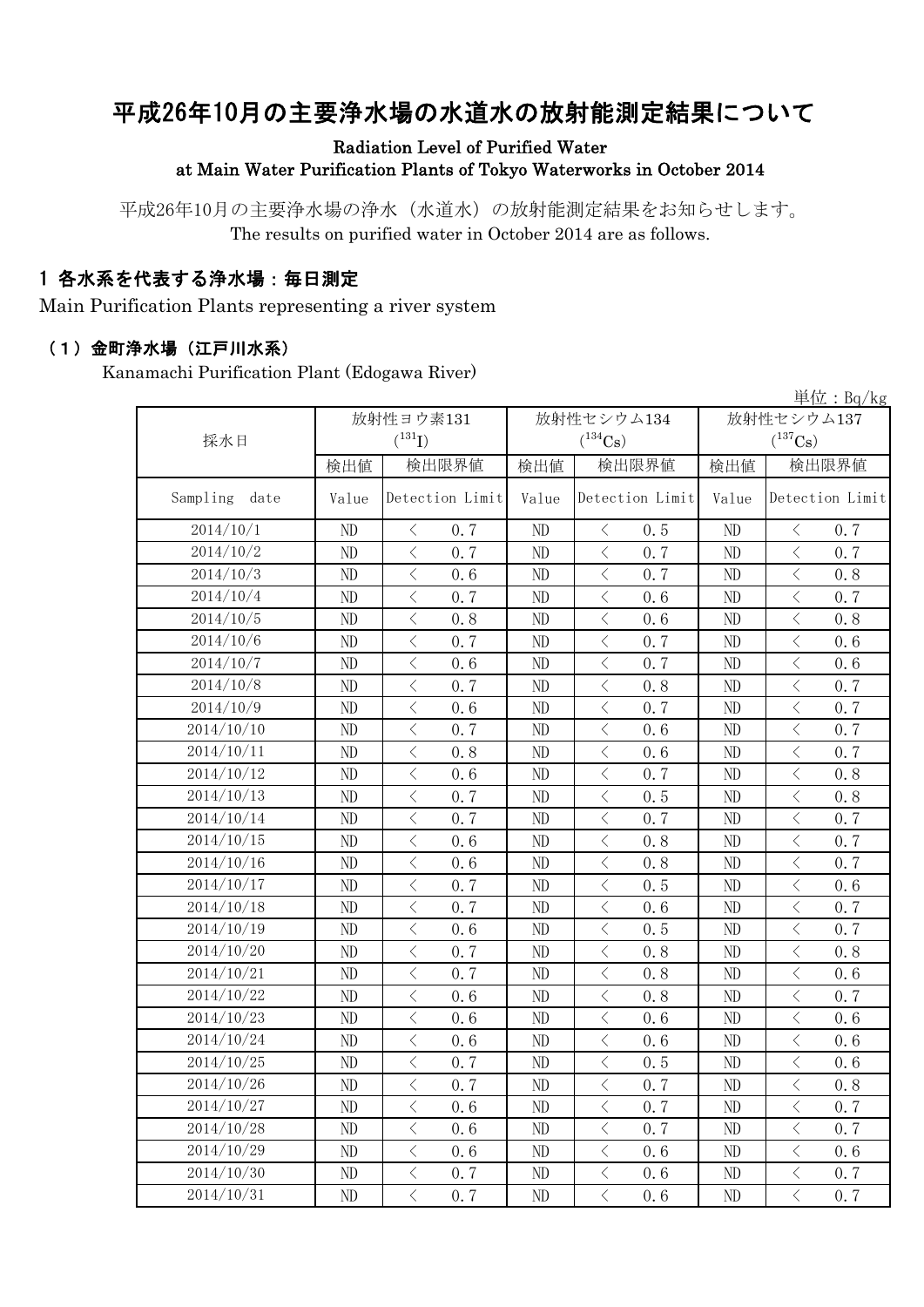## (2)朝霞浄水場 (荒川水系)

Asaka Purification Plant (Arakawa River)

|                  |          |                       |          |                       |            | 単位: Bg/kg             |  |
|------------------|----------|-----------------------|----------|-----------------------|------------|-----------------------|--|
|                  |          | 放射性ヨウ素131             |          | 放射性セシウム134            | 放射性セシウム137 |                       |  |
| 採水日              |          | $(^{131}I)$           |          | $(^{134}Cs)$          |            | $(^{137}\mathrm{Cs})$ |  |
|                  | 検出値      | 検出限界値                 | 検出値      | 検出限界値                 | 検出値        | 検出限界値                 |  |
| Sampling<br>date | Value    | Detection Limit       | Value    | Detection Limit       | Value      | Detection Limit       |  |
| 2014/10/1        | ND       | $\langle$<br>0.7      | ND       | $\lt$<br>0.8          | ND         | $\langle$<br>0.7      |  |
| 2014/10/2        | ND       | $\langle$<br>0.7      | ND       | $\langle$<br>0.6      | ND         | $\lt$<br>0.7          |  |
| 2014/10/3        | ND       | $\langle$<br>0.6      | ND       | $\langle$<br>0.7      | ND         | $\langle$<br>0.7      |  |
| 2014/10/4        | ND       | $\langle$<br>0.7      | ND       | $\langle$<br>0.6      | ND         | $\,$ $\,$ $\,$<br>0.7 |  |
| 2014/10/5        | ND       | $\langle$<br>0.8      | ND       | $\langle$<br>0.5      | ND         | $\langle$<br>0.7      |  |
| 2014/10/6        | ND       | $\langle$<br>0.6      | ND       | $\langle$<br>0.7      | ND         | $\lt$<br>0.8          |  |
| 2014/10/7        | ND       | $\,$ $\,$ $\,$<br>0.6 | ND       | $\langle$<br>0.6      | ND         | $\lt$<br>0.7          |  |
| 2014/10/8        | ND       | $\langle$<br>0.6      | ND       | $\langle$<br>0.4      | ND         | $\langle$<br>0.7      |  |
| 2014/10/9        | ND       | $\langle$<br>0.6      | ND       | $\langle$<br>0.5      | ND         | $\langle$<br>0.6      |  |
| 2014/10/10       | ND       | $\langle$<br>0.6      | ND       | $\lt$<br>0.5          | ND         | $\langle$<br>0.7      |  |
| 2014/10/11       | ND       | $\langle$<br>0.8      | ND       | $\lt$<br>0.7          | ND         | $\langle$<br>0.6      |  |
| 2014/10/12       | ND       | $\langle$<br>0.7      | ND       | $\langle$<br>0.6      | ND         | $\langle$<br>0.7      |  |
| 2014/10/13       | ND       | $\langle$<br>0.8      | ND       | $\langle$<br>0.6      | ND         | $\,$ $\,$ $\,$<br>0.7 |  |
| 2014/10/14       | ND       | $\langle$<br>0.6      | ND       | $\langle$<br>0, 8     | ND         | $\langle$<br>0.8      |  |
| 2014/10/15       | ND       | $\langle$<br>0.7      | ND       | $\lt$<br>0.6          | ND         | $\lt$<br>0.8          |  |
| 2014/10/16       | ND       | $\langle$<br>0.7      | ND       | $\langle$<br>0.7      | ND         | $\langle$<br>0.8      |  |
| 2014/10/17       | ND       | $\langle$<br>0.6      | ND       | $\langle$<br>0.8      | ND         | $\langle$<br>0.8      |  |
| 2014/10/18       | ND       | $\,$ $\,$ $\,$<br>0.8 | ND       | $\,$ $\,$ $\,$<br>0.8 | ND         | $\lt$<br>0.7          |  |
| 2014/10/19       | ND       | $\,$ $\,$ $\,$<br>0.7 | ND       | $\lt$<br>0.5          | ND         | $\lt$<br>0.6          |  |
| 2014/10/20       | ND       | $\langle$<br>0.6      | ND       | $\lt$<br>0.7          | ND         | $\langle$<br>0.7      |  |
| 2014/10/21       | ND       | $\langle$<br>0.7      | ND       | $\langle$<br>0.6      | ND         | $\langle$<br>0.7      |  |
| 2014/10/22       | ND       | $\langle$<br>0.6      | ND       | $\langle$<br>0.6      | ND         | $\langle$<br>0.7      |  |
| 2014/10/23       | ND       | $\,$ $\,$ $\,$<br>0.8 | ND       | $\lt$<br>0.6          | ND         | $\lt$<br>0.9          |  |
| 2014/10/24       | ND       | $\langle$<br>0.6      | ND       | $\langle$<br>0.6      | ND         | $\langle$<br>0.8      |  |
| 2014/10/25       | ND       | $\langle$<br>0.7      | ND       | $\langle$<br>0.6      | ND         | $\langle$<br>0.7      |  |
| 2014/10/26       | ND       | $\, \leq$<br>0.7      | $\rm ND$ | $\, < \,$<br>0.6      | $\rm ND$   | $\, \leq$<br>0.8      |  |
| 2014/10/27       | ND       | $\langle$<br>0.7      | ND       | $\langle$<br>0.8      | ND         | $\,$ $\,$ $\,$<br>0.9 |  |
| 2014/10/28       | ND       | $\big\langle$<br>0.6  | ND       | $\langle$<br>0.8      | $\rm ND$   | $\, <\,$<br>0.8       |  |
| 2014/10/29       | ND       | $\langle$<br>0.7      | ND       | $\langle$<br>0.6      | $\rm ND$   | $\langle$<br>0.7      |  |
| 2014/10/30       | ND       | $\langle$<br>0.6      | ND       | $\langle$<br>0.7      | ND         | $\langle$<br>0.6      |  |
| 2014/10/31       | $\rm ND$ | $\bigl\langle$<br>0.7 | $\rm ND$ | $\langle$<br>0.8      | ND         | $\langle$<br>0.8      |  |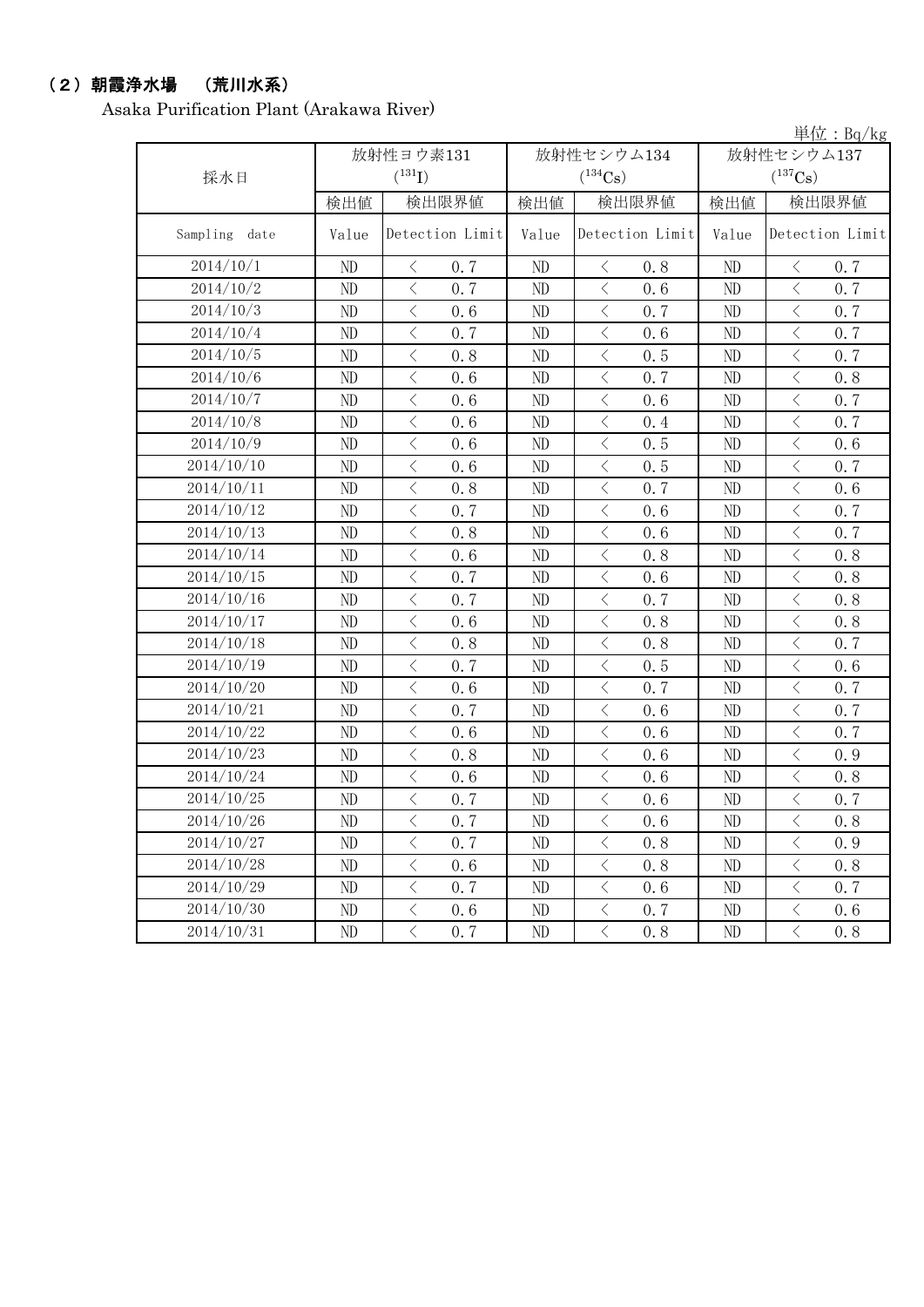## (3)小作浄水場 (多摩川水系)

Ozaku Purification Plant (Tamagawa River)

|                  |       |                       |            |                       |                                                                                                                                                                                                                    | 単位: Bg/kg             |  |  |
|------------------|-------|-----------------------|------------|-----------------------|--------------------------------------------------------------------------------------------------------------------------------------------------------------------------------------------------------------------|-----------------------|--|--|
|                  |       | 放射性ヨウ素131             | 放射性セシウム134 |                       |                                                                                                                                                                                                                    | 放射性セシウム137            |  |  |
| 採水日              |       | $(^{131}I)$           |            | $(^{134}Cs)$          |                                                                                                                                                                                                                    | $(^{137}\mathrm{Cs})$ |  |  |
|                  | 検出値   | 検出限界値                 | 検出値        | 検出限界値                 | 検出値<br>Value<br>ND<br>ND<br>ND<br>ND<br>ND<br>ND<br>ND<br>ND<br>ND<br>ND<br>ND<br>ND<br>ND<br>ND<br>ND<br>ND<br>ND<br>ND<br>ND<br>ND<br>ND<br>ND<br>ND<br>ND<br>ND<br>ND<br>$\rm ND$<br>ND<br>$\rm ND$<br>ND<br>ND | 検出限界値                 |  |  |
| Sampling<br>date | Value | Detection Limit       | Value      | Detection Limit       |                                                                                                                                                                                                                    | Detection Limit       |  |  |
| 2014/10/1        | ND    | $\langle$<br>0, 6     | ND         | $\langle$<br>0.7      |                                                                                                                                                                                                                    | $\langle$<br>0.6      |  |  |
| 2014/10/2        | ND    | $\langle$<br>0.7      | ND         | $\langle$<br>0.6      |                                                                                                                                                                                                                    | $\langle$<br>0.6      |  |  |
| 2014/10/3        | ND    | $\langle$<br>0.7      | ND         | $\langle$<br>0.7      |                                                                                                                                                                                                                    | $\langle$<br>0.7      |  |  |
| 2014/10/4        | ND    | $\langle$<br>0.7      | ND         | $\langle$<br>0.7      |                                                                                                                                                                                                                    | $\langle$<br>0.7      |  |  |
| 2014/10/5        | ND    | $\langle$<br>0.6      | ND         | $\lt$<br>0.8          |                                                                                                                                                                                                                    | $\langle$<br>0.5      |  |  |
| 2014/10/6        | ND    | $\,$ $\,$ $\,$<br>0.7 | ND         | $\langle$<br>0.6      |                                                                                                                                                                                                                    | $\langle$<br>0.7      |  |  |
| 2014/10/7        | ND    | $\langle$<br>0.6      | ND         | $\langle$<br>0.6      |                                                                                                                                                                                                                    | $\langle$<br>0.6      |  |  |
| 2014/10/8        | ND    | $\langle$<br>0.7      | ND         | $\langle$<br>0.6      |                                                                                                                                                                                                                    | $\langle$<br>0.5      |  |  |
| 2014/10/9        | ND    | $\langle$<br>0.7      | $\rm ND$   | $\langle$<br>0.7      |                                                                                                                                                                                                                    | $\langle$<br>0.7      |  |  |
| 2014/10/10       | ND    | $\langle$<br>0.6      | ND         | $\lt$<br>0.7          |                                                                                                                                                                                                                    | $\langle$<br>0.6      |  |  |
| 2014/10/11       | ND    | $\langle$<br>0.8      | $\rm ND$   | $\,$ $\,$ $\,$<br>0.6 |                                                                                                                                                                                                                    | $\langle$<br>0.8      |  |  |
| 2014/10/12       | ND    | $\langle$<br>0.6      | ND         | $\langle$<br>0.8      |                                                                                                                                                                                                                    | $\langle$<br>0.6      |  |  |
| 2014/10/13       | ND    | $\langle$<br>0.7      | ND         | $\langle$<br>0.6      |                                                                                                                                                                                                                    | $\,$ $\,$ $\,$<br>0.8 |  |  |
| 2014/10/14       | ND    | $\langle$<br>0.6      | ND         | $\langle$<br>0.9      |                                                                                                                                                                                                                    | $\langle$<br>0.8      |  |  |
| 2014/10/15       | ND    | $\langle$<br>0.7      | ND         | $\lt$<br>0.7          |                                                                                                                                                                                                                    | $\lt$<br>0.8          |  |  |
| 2014/10/16       | ND    | $\langle$<br>0.7      | ND         | $\langle$<br>0.7      |                                                                                                                                                                                                                    | $\langle$<br>0.6      |  |  |
| 2014/10/17       | ND    | $\langle$<br>0.6      | ND         | $\langle$<br>0.8      |                                                                                                                                                                                                                    | $\langle$<br>0.8      |  |  |
| 2014/10/18       | ND    | $\,$ $\,$ $\,$<br>0.8 | ND         | $\,$ $\,$ $\,$<br>0.5 |                                                                                                                                                                                                                    | $\langle$<br>0.8      |  |  |
| 2014/10/19       | ND    | $\langle$<br>0.7      | ND         | $\langle$<br>0.8      |                                                                                                                                                                                                                    | $\,$ $\,$ $\,$<br>0.6 |  |  |
| 2014/10/20       | ND    | $\langle$<br>0.7      | ND         | $\langle$<br>0.6      |                                                                                                                                                                                                                    | $\langle$<br>0.7      |  |  |
| 2014/10/21       | ND    | $\langle$<br>0.6      | ND         | $\langle$<br>0.7      |                                                                                                                                                                                                                    | $\langle$<br>0.7      |  |  |
| 2014/10/22       | ND    | $\langle$<br>0.7      | ND         | $\langle$<br>0.6      |                                                                                                                                                                                                                    | $\langle$<br>0.6      |  |  |
| 2014/10/23       | ND    | $\langle$<br>0.7      | ND         | $\langle$<br>0.6      |                                                                                                                                                                                                                    | $\langle$<br>0.7      |  |  |
| 2014/10/24       | ND    | $\langle$<br>0.6      | ND         | $\langle$<br>0.6      |                                                                                                                                                                                                                    | $\langle$<br>0.7      |  |  |
| 2014/10/25       | ND    | $\langle$<br>0.7      | ND         | $\langle$<br>0.6      |                                                                                                                                                                                                                    | $\langle$<br>0.8      |  |  |
| 2014/10/26       | ND    | $\langle$<br>0.6      | ND         | $\lt$<br>0.7          |                                                                                                                                                                                                                    | $\lt$<br>0.8          |  |  |
| 2014/10/27       | ND    | $\langle$<br>0.7      | ND         | $\langle$<br>0.7      |                                                                                                                                                                                                                    | $\,$ $\,$ $\,$<br>0.8 |  |  |
| 2014/10/28       | ND    | $\langle$<br>0.7      | ND         | $\langle$<br>0.6      |                                                                                                                                                                                                                    | $\langle$<br>0.7      |  |  |
| 2014/10/29       | ND    | $\langle$<br>0.7      | ND         | $\langle$<br>0.6      |                                                                                                                                                                                                                    | $\langle$<br>0.7      |  |  |
| 2014/10/30       | ND    | $\langle$<br>0.6      | ND         | $\langle$<br>0.5      |                                                                                                                                                                                                                    | $\langle$<br>0.8      |  |  |
| 2014/10/31       | ND    | $\langle$<br>0, 7     | ND         | $\langle$<br>0, 7     |                                                                                                                                                                                                                    | $\langle$<br>0, 7     |  |  |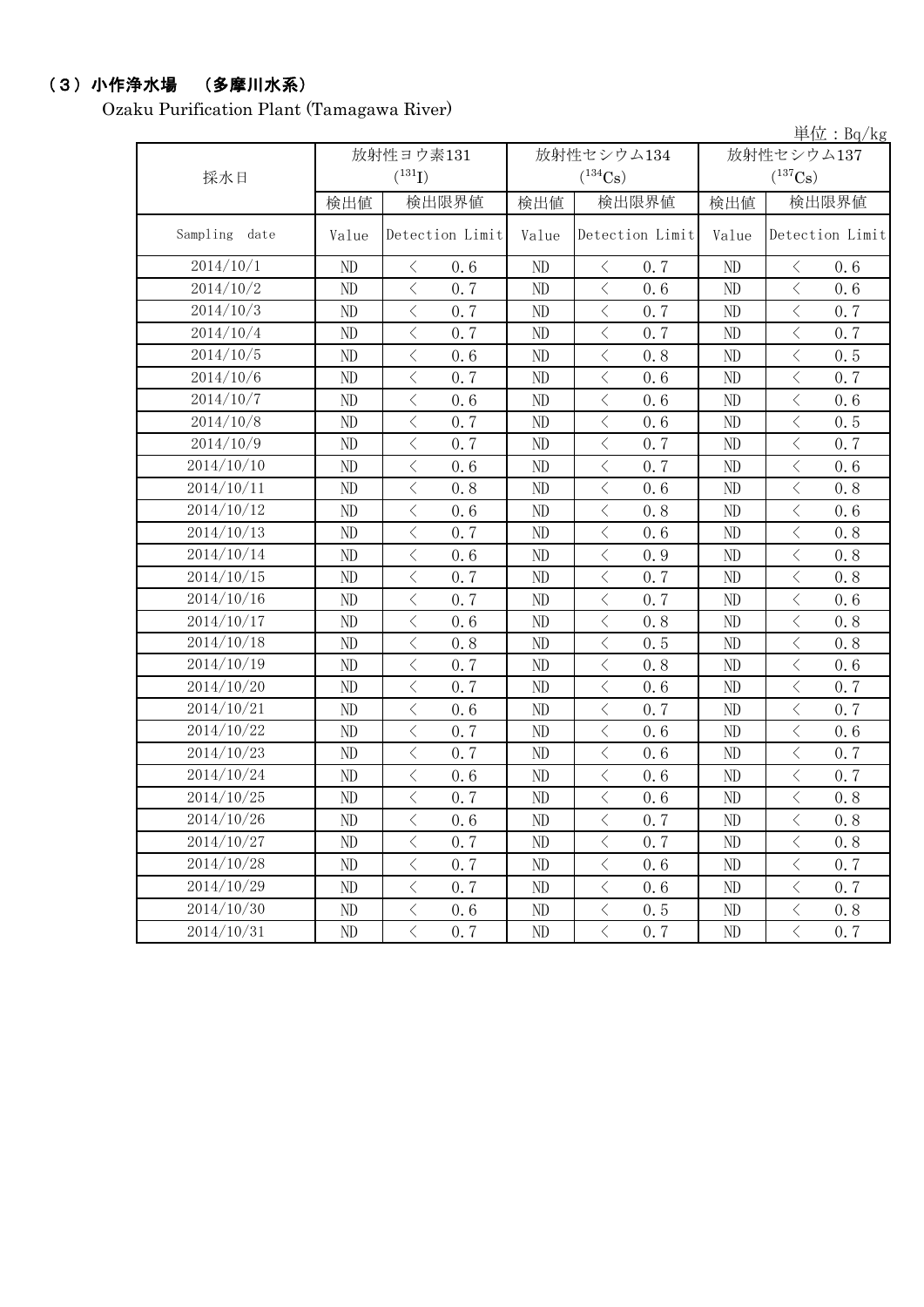# (4)東村山浄水場 (多摩川・荒川水系)

Higashi-murayama Purification Plant (Tamagawa・Arakawa River)

|                  |          |                      |                 |          |                             |                 |                |                                                                                                                                                                                                                                                                                                                                                                                                                                                                                                                                                                                                                                           | 単位: $Bq/kg$     |  |
|------------------|----------|----------------------|-----------------|----------|-----------------------------|-----------------|----------------|-------------------------------------------------------------------------------------------------------------------------------------------------------------------------------------------------------------------------------------------------------------------------------------------------------------------------------------------------------------------------------------------------------------------------------------------------------------------------------------------------------------------------------------------------------------------------------------------------------------------------------------------|-----------------|--|
|                  |          | 放射性ヨウ素131            |                 |          | 放射性セシウム134                  |                 |                | 放射性セシウム137                                                                                                                                                                                                                                                                                                                                                                                                                                                                                                                                                                                                                                |                 |  |
| 採水日              |          | $({}^{131}\text{I})$ |                 |          | $(^{134}Cs)$                |                 |                | $(^{137}Cs)$                                                                                                                                                                                                                                                                                                                                                                                                                                                                                                                                                                                                                              |                 |  |
|                  | 検出値      |                      | 検出限界値           | 検出値      |                             | 検出限界値           | 検出値            |                                                                                                                                                                                                                                                                                                                                                                                                                                                                                                                                                                                                                                           | 検出限界値           |  |
| Sampling<br>date | Value    |                      | Detection Limit | Value    |                             | Detection Limit | Value          |                                                                                                                                                                                                                                                                                                                                                                                                                                                                                                                                                                                                                                           | Detection Limit |  |
| 2014/10/1        | ND       | $\langle$            | 0.6             | ND       | $\lt$                       | 0.7             | ND             | $\langle$                                                                                                                                                                                                                                                                                                                                                                                                                                                                                                                                                                                                                                 | 0.7             |  |
| 2014/10/2        | ND       | $\langle$            | 0.5             | ND       | $\, \big\langle \,$         | 0.7             | ND             | $\langle$                                                                                                                                                                                                                                                                                                                                                                                                                                                                                                                                                                                                                                 | 0.7             |  |
| 2014/10/3        | ND       | $\langle$            | 0.6             | ND       | $\langle$                   | 0.6             | ND             | $\langle$                                                                                                                                                                                                                                                                                                                                                                                                                                                                                                                                                                                                                                 | 0.7             |  |
| 2014/10/4        | ND       | $\,$ $\,$ $\,$       | 0.8             | ND       | $\langle$                   | 0.5             | ND             | $\langle$                                                                                                                                                                                                                                                                                                                                                                                                                                                                                                                                                                                                                                 | 0.6             |  |
| 2014/10/5        | ND       | $\langle$            | 0.8             | ND       | $\langle$                   | 0.6             | ND             | $\langle$                                                                                                                                                                                                                                                                                                                                                                                                                                                                                                                                                                                                                                 | 0.8             |  |
| 2014/10/6        | ND       | $\,$ $\,$ $\,$       | 0.6             | ND       | $\langle$                   | 0.8             | ND             | $\,$ $\,$ $\,$                                                                                                                                                                                                                                                                                                                                                                                                                                                                                                                                                                                                                            | 0.7             |  |
| 2014/10/7        | ND       | $\lt$                | 0.6             | ND       | $\langle$                   | 0.7             | ND             | $\, <\,$                                                                                                                                                                                                                                                                                                                                                                                                                                                                                                                                                                                                                                  | 0.7             |  |
| 2014/10/8        | ND       | $\langle$            | 0.6             | ND       | $\langle$                   | 0.6             | ND             | $\langle$                                                                                                                                                                                                                                                                                                                                                                                                                                                                                                                                                                                                                                 | 0.6             |  |
| 2014/10/9        | ND       | $\langle$            | 0.6             | ND       | $\langle$                   | 0.6             | ND             | $\,$ $\,$ $\,$                                                                                                                                                                                                                                                                                                                                                                                                                                                                                                                                                                                                                            | 0.8             |  |
| 2014/10/10       | ND       | $\lt$                | 0.6             | ND       | $\langle$                   | 0.7             | ND             | $\hspace{0.1mm}\mathopen{\begin{array}{c}\mathopen{\begin{array}{c}\mathopen{\frown}\mathopen{\frown}\mathopen{\frown}\mathopen{\frown}\mathopen{\frown}\mathopen{\frown}\mathopen{\frown}\mathopen{\frown}\mathopen{\frown}\mathopen{\frown}\mathopen{\frown}\mathopen{\frown}\mathopen{\frown}\mathopen{\frown}\mathopen{\frown}\mathopen{\frown}\mathopen{\frown}\mathopen{\frown}\mathopen{\frown}\mathopen{\frown}\mathopen{\frown}\mathopen{\frown}\mathopen{\frown}\mathopen{\frown}\mathopen{\frown}\mathopen{\frown}\mathopen{\frown}\mathopen{\frown}\mathopen{\frown}\mathopen{\frown}\mathopen{\frown}\mathopen{\frown}\math$ | 0.9             |  |
| 2014/10/11       | ND       | $\,$ $\,$ $\,$       | 0.7             | ND       | $\langle$                   | 0.6             | ND             | $\langle$                                                                                                                                                                                                                                                                                                                                                                                                                                                                                                                                                                                                                                 | 0.7             |  |
| 2014/10/12       | ND       | $\langle$            | 0.6             | ND       | $\langle$                   | 0.6             | ND             | $\langle$                                                                                                                                                                                                                                                                                                                                                                                                                                                                                                                                                                                                                                 | 0.5             |  |
| 2014/10/13       | ND       | $\,$ $\,$ $\,$       | 0.6             | ND       | $\langle$                   | 0.7             | ND             | $\,$ $\,$ $\,$                                                                                                                                                                                                                                                                                                                                                                                                                                                                                                                                                                                                                            | 0.7             |  |
| 2014/10/14       | ND       | $\,$ $\,$ $\,$       | 0.7             | ND       | $\langle$                   | 0.5             | N <sub>D</sub> | $\overline{\left\langle \right\rangle }$                                                                                                                                                                                                                                                                                                                                                                                                                                                                                                                                                                                                  | 0.6             |  |
| 2014/10/15       | ND       | $\lt$                | 0.7             | ND       | $\, \big\langle \,$         | 0.6             | ND             | $\lt$                                                                                                                                                                                                                                                                                                                                                                                                                                                                                                                                                                                                                                     | 0.8             |  |
| 2014/10/16       | ND       | $\langle$            | 0.6             | ND       | $\langle$                   | 0.6             | ND             | $\langle$                                                                                                                                                                                                                                                                                                                                                                                                                                                                                                                                                                                                                                 | 0.8             |  |
| 2014/10/17       | ND       | $\langle$            | 0.7             | ND       | $\langle$                   | 0.7             | ND             | $\langle$                                                                                                                                                                                                                                                                                                                                                                                                                                                                                                                                                                                                                                 | 0.8             |  |
| 2014/10/18       | ND       | $\langle$            | 0.8             | ND       | $\langle$                   | 0.6             | ND             | $\,$ $\,$ $\,$                                                                                                                                                                                                                                                                                                                                                                                                                                                                                                                                                                                                                            | 0.6             |  |
| 2014/10/19       | ND       | $\langle$            | 0.8             | $\rm ND$ | $\langle$                   | 0.8             | ND             | $\,$ $\,$ $\,$                                                                                                                                                                                                                                                                                                                                                                                                                                                                                                                                                                                                                            | 0.7             |  |
| 2014/10/20       | ND       | $\lt$                | 0.7             | ND       | $\langle$                   | 0.6             | ND             | $\langle$                                                                                                                                                                                                                                                                                                                                                                                                                                                                                                                                                                                                                                 | 0.6             |  |
| 2014/10/21       | ND       | $\langle$            | 0.7             | ND       | $\langle$                   | 0.7             | ND             | $\langle$                                                                                                                                                                                                                                                                                                                                                                                                                                                                                                                                                                                                                                 | 0.7             |  |
| 2014/10/22       | ND       | $\langle$            | 0.6             | ND       | $\langle$                   | 0.7             | ND             | $\langle$                                                                                                                                                                                                                                                                                                                                                                                                                                                                                                                                                                                                                                 | 0.6             |  |
| 2014/10/23       | ND       | $\langle$            | 0.6             | ND       | $\langle$                   | 0.6             | ND             | $\,$ $\,$ $\,$                                                                                                                                                                                                                                                                                                                                                                                                                                                                                                                                                                                                                            | 0.7             |  |
| 2014/10/24       | ND       | $\lt$                | 0.7             | ND       | $\langle$                   | 0.7             | ND             | $\langle$                                                                                                                                                                                                                                                                                                                                                                                                                                                                                                                                                                                                                                 | 0.9             |  |
| 2014/10/25       | ND       | $\langle$            | 0.8             | ND       | $\langle$                   | 0.6             | ND             | $\,$ $\,$ $\,$                                                                                                                                                                                                                                                                                                                                                                                                                                                                                                                                                                                                                            | 0.7             |  |
| 2014/10/26       | ND       | $\langle$            | 0.6             | ND       | $\langle$                   | 0.7             | ND             | $\langle$                                                                                                                                                                                                                                                                                                                                                                                                                                                                                                                                                                                                                                 | 0.8             |  |
| 2014/10/27       | $\rm ND$ | $\, \big\langle \,$  | 0.7             | ND       | $\langle$                   | 0.8             | $\rm ND$       | $\langle$                                                                                                                                                                                                                                                                                                                                                                                                                                                                                                                                                                                                                                 | 0.6             |  |
| 2014/10/28       | ND       | $\, <\,$             | 0.8             | ND       | $\hspace{0.1mm}\big\langle$ | 0.7             | ND             | $\, \leq$                                                                                                                                                                                                                                                                                                                                                                                                                                                                                                                                                                                                                                 | 0.6             |  |
| 2014/10/29       | ND       | $\, <\,$             | 0.6             | ND       | $\langle$                   | 0.8             | ND             | $\langle$                                                                                                                                                                                                                                                                                                                                                                                                                                                                                                                                                                                                                                 | 0.8             |  |
| 2014/10/30       | ND       | $\, \big\langle \,$  | 0.7             | ND       | $\langle$                   | 0.7             | ND             | $\langle$                                                                                                                                                                                                                                                                                                                                                                                                                                                                                                                                                                                                                                 | 0.8             |  |
| 2014/10/31       | $\rm ND$ | $\langle$            | 0.7             | ND       | $\langle$                   | 0.7             | ND             | $\langle$                                                                                                                                                                                                                                                                                                                                                                                                                                                                                                                                                                                                                                 | 0.7             |  |
|                  |          |                      |                 |          |                             |                 |                |                                                                                                                                                                                                                                                                                                                                                                                                                                                                                                                                                                                                                                           |                 |  |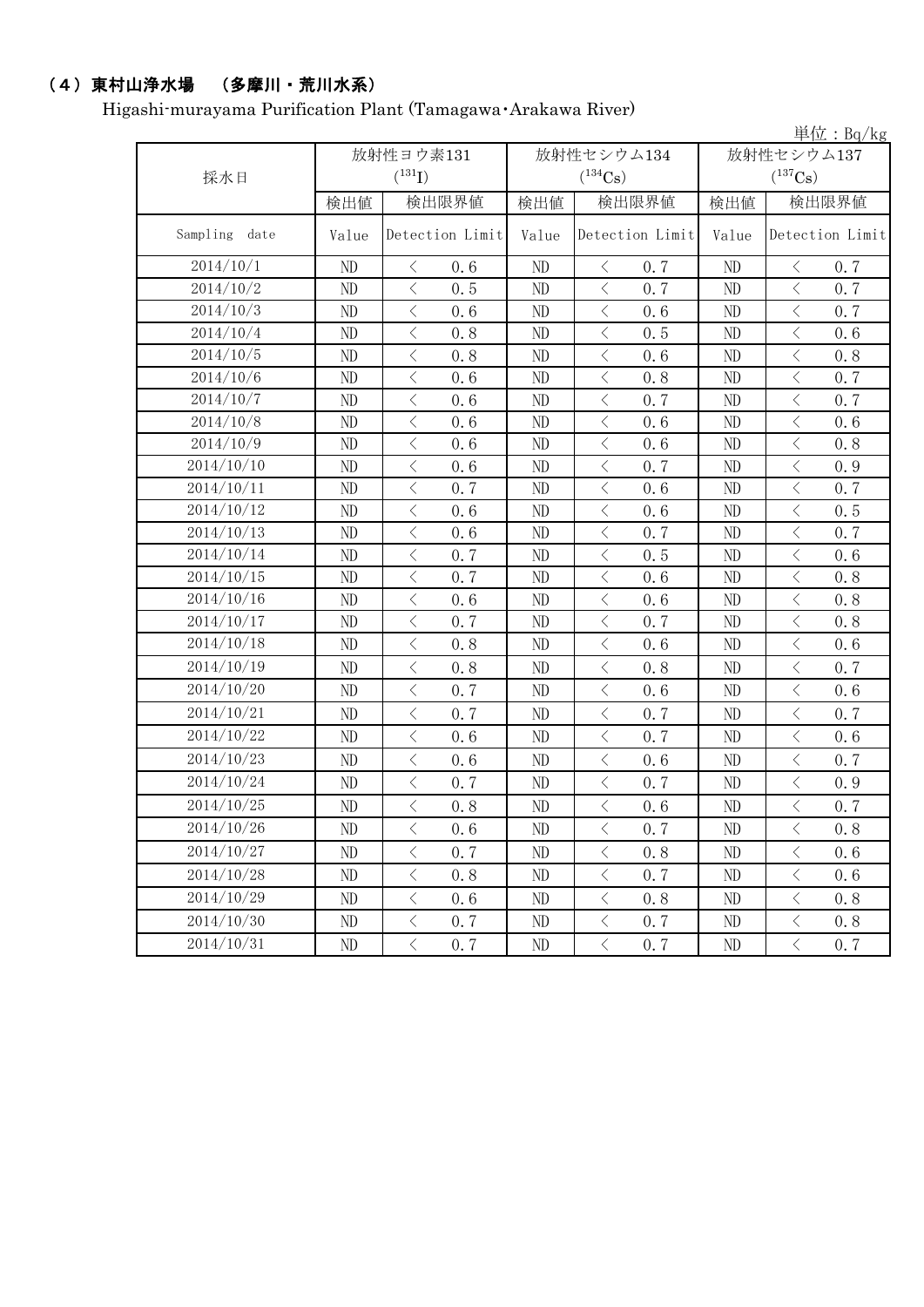# (5)長沢浄水場 (相模川水系)

Nagasawa Purification Plant (Sagamigawa River)

|                  |          |                       |          |                       |            | 単位: Bq/kg                                       |  |
|------------------|----------|-----------------------|----------|-----------------------|------------|-------------------------------------------------|--|
|                  |          | 放射性ヨウ素131             |          | 放射性セシウム134            | 放射性セシウム137 |                                                 |  |
| 採水日              |          | $(^{131}I)$           |          | $(^{134}Cs)$          |            | $(^{137}Cs)$                                    |  |
|                  | 検出値      | 検出限界値                 | 検出値      | 検出限界値                 | 検出値        | 検出限界値                                           |  |
| Sampling<br>date | Value    | Detection Limit       | Value    | Detection Limit       | Value      | Detection Limit                                 |  |
| 2014/10/1        | ND       | $\langle$<br>0.6      | ND       | $\langle$<br>0, 7     | ND         | $\langle$<br>0.6                                |  |
| 2014/10/2        | ND       | $\langle$<br>0.5      | ND       | $\langle$<br>0.7      | ND         | $\langle$<br>0.5                                |  |
| 2014/10/3        | ND       | $\langle$<br>0.6      | ND       | $\langle$<br>0.6      | ND         | $\langle$<br>0.8                                |  |
| 2014/10/4        | ND       | $\langle$<br>0.7      | ND       | $\lt$<br>0.6          | ND         | $\lt$<br>0.6                                    |  |
| 2014/10/5        | ND       | $\langle$<br>0.7      | ND       | $\langle$<br>0.6      | ND         | $\langle$<br>0.8                                |  |
| 2014/10/6        | ND       | $\langle$<br>0.7      | ND       | $\langle$<br>0.5      | ND         | $\langle$<br>0.7                                |  |
| 2014/10/7        | ND       | $\langle$<br>0.7      | ND       | $\langle$<br>0.6      | ND         | $\langle$<br>0.7                                |  |
| 2014/10/8        | ND       | $\,$ $\,$ $\,$<br>0.6 | ND       | $\langle$<br>0.4      | ND         | $\langle$<br>0.6                                |  |
| 2014/10/9        | ND       | $\,$ $\,$ $\,$<br>0.6 | ND       | $\langle$<br>0, 7     | ND         | $\langle$<br>0.7                                |  |
| 2014/10/10       | ND       | $\,$ $\,$ $\,$<br>0.7 | ND       | 0.6<br>$\langle$      | ND         | $\langle$<br>0.7                                |  |
| 2014/10/11       | ND       | $\langle$<br>0.7      | ND       | $\langle$<br>0.6      | ND         | $\langle$<br>0.7                                |  |
| 2014/10/12       | ND       | $\,$ $\,$ $\,$<br>0.7 | ND       | $\lt$<br>0.6          | ND         | $\,$ $\,$ $\,$<br>0.6                           |  |
| 2014/10/13       | ND       | $\,$ $\,$ $\,$<br>0.7 | ND       | 0.7<br>$\langle$      | ND         | $\langle$<br>0.8                                |  |
| 2014/10/14       | ND       | $\,$ $\,$ $\,$<br>0.7 | ND       | $\lt$<br>0.6          | ND         | $\lt$<br>0.8                                    |  |
| 2014/10/15       | ND       | $\langle$<br>0.7      | ND       | $\langle$<br>0.7      | ND         | $\langle$<br>0.7                                |  |
| 2014/10/16       | $\rm ND$ | $\langle$<br>0.6      | ND       | $\langle$<br>0.7      | ND         | $\langle$<br>0.7                                |  |
| 2014/10/17       | ND       | $\langle$<br>0.7      | ND       | $\lt$<br>0.6          | ND         | $\big\langle$<br>0.7                            |  |
| 2014/10/18       | ND       | $\,$ $\,$ $\,$<br>0.8 | ND       | $\,$ $\,$ $\,$<br>0.6 | ND         | $\langle$<br>0.7                                |  |
| 2014/10/19       | ND       | $\langle$<br>0.6      | ND       | $\langle$<br>0.7      | ND         | $\langle$<br>0.7                                |  |
| 2014/10/20       | ND       | $\langle$<br>0.6      | ND       | $\lt$<br>0.7          | ND         | $\langle$<br>0.6                                |  |
| 2014/10/21       | ND       | $\langle$<br>0.7      | ND       | $\langle$<br>0.8      | ND         | $\langle$<br>0.9                                |  |
| 2014/10/22       | ND       | $\langle$<br>0.6      | ND       | $\,$ $\,$ $\,$<br>0.6 | ND         | $\langle$<br>0.7                                |  |
| 2014/10/23       | ND       | $\langle$<br>0.7      | ND       | $\langle$<br>0.6      | ND         | $\langle$<br>0.7                                |  |
| 2014/10/24       | ND       | $\,$ $\,$ $\,$<br>0.7 | ND       | $\langle$<br>0.7      | ND         | $\overline{\left\langle \right\rangle }$<br>0.8 |  |
| 2014/10/25       | ND       | $\langle$<br>0.8      | ND       | $\lt$<br>0.8          | ND         | $\, \big\langle \,$<br>0.7                      |  |
| 2014/10/26       | ND       | 0.8<br>$\langle$      | ND       | 0.7<br>$\big\langle$  | ND         | $\langle$<br>0.7                                |  |
| 2014/10/27       | ND       | $\,$ $\,$ $\,$<br>0.7 | ND       | $\lt$<br>0.7          | ND         | $\langle$<br>0.6                                |  |
| 2014/10/28       | ND       | $\langle$<br>0.6      | ND       | $\langle$<br>0.7      | ND         | $\langle$<br>0.6                                |  |
| 2014/10/29       | ND       | $\langle$<br>0.6      | ND       | $\,$ $\,$ $\,$<br>0.6 | ND         | $\langle$<br>0.6                                |  |
| 2014/10/30       | ND       | $\lt$<br>0.6          | ND       | $\lt$<br>0.7          | ND         | $\lt$<br>0.7                                    |  |
| 2014/10/31       | ND       | $\langle$<br>0.6      | $\rm ND$ | $\langle$<br>0.6      | ND         | $\langle$<br>0.6                                |  |